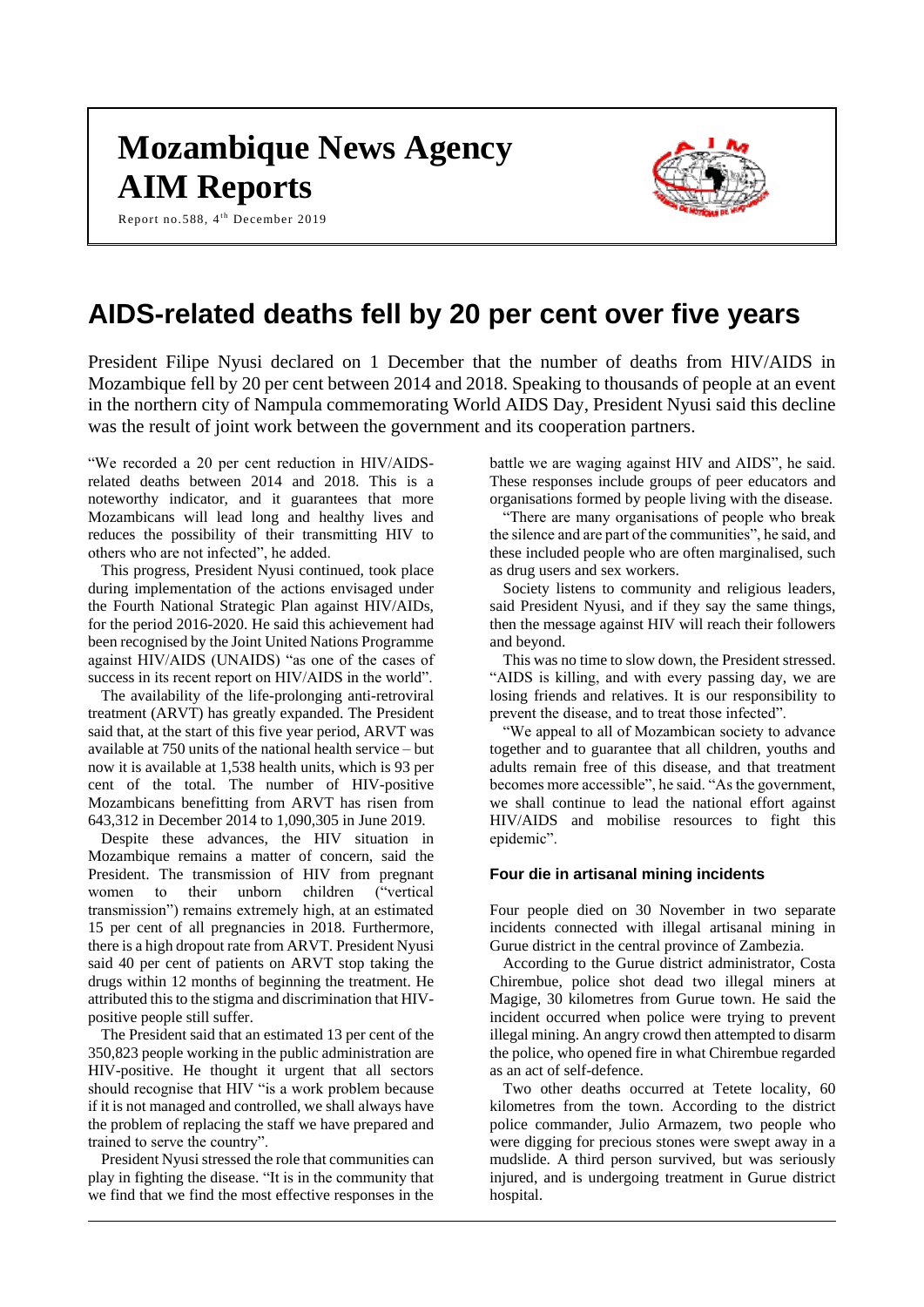# **New York jury acquits Boustani**

A New York jury on 2 December acquitted Jean Boustani, a senior sales executive of the Abu Dhabi based Privinvest group, of all three charges he was facing in connection with the scandal of Mozambique's "hidden debts".

This term refers to the loans of over two billion US dollars that three security linked Mozambican companies – Proindicus, Ematum (Mozambique Tuna Company) and MAM (Mozambique Asset Management) – obtained from the banks Credit Suisse and VTB of Russia, based on illicit loan guarantees issued by the previous Mozambican government under the then President Armando Guebuza.

The federal prosecutors had charged Boustani with conspiracy to commit money laundering, wire fraud and securities fraud. However, the defence argued that the crimes did not take place in the United States, and Boustani had never set foot in the US before.

Three of the jurors, including the foreman, speaking on condition of anonymity, told the Bloomberg news agency that they did not see how federal prosecutors in Brooklyn had the authority to prosecute crimes that had not occurred in their jurisdiction.

This was despite the argument by the prosecution that Boustani did not have to be physically present in the United States to commit financial crimes under US law. It was enough for the conspirators to use elements of the US financial system (such as US corresponding banks). The crime of wire fraud, prosecuting attorney Mehta explained, involves the use of international or interstate wires, including phone calls, e-mails and all forms of electronic communication. Boustani did not have to send the wires personally, he just had to cause them to be sent. Similarly with securities fraud – Boustani was accused of being linked to the issuing of the Ematum bonds (for a total of 850 million dollars). But he did not have to sell the bonds personally.

Boustani was released since, under the US system, the prosecution cannot appeal. But the court now has to sentence the three Credit Suisse bankers, Andrew Pearse, Detelvina Subeva, and Surjan Singh, who entered guilty pleas to conspiracy charges and admitted taking bribes from Boustani. Prosecutors must also decide whether to pursue the case against the others named in the indictment, particularly former Finance Minister Manuel Chang, who has been under police custody in Johannesburg since 29 December 2018, fighting against extradition to the US.

## **Agreement reached between Gorongosa Park and Nespresso**

Gorongosa National Park and the company Nespresso have signed a memorandum of understanding to promote the coffee industry in Gorongosa.

The National Park has been successfully persuading local farmers to plant coffee seedlings on the slopes of Mount Gorongosa since 2015. According to a press release from the park, at first 15,000 seedlings were

planted alongside native trees to support rain forest reforestation. Today, farmers on Mount Gorongosa are planting 200,000 coffee seedlings and 50,000 rain forest trees a year. "100 per cent of the Gorongosa coffee profits go back to Gorongosa National Park and its people", says the release. "Every bag of coffee directly supports the mission to serve Gorongosa National Park and the communities that surround it".

The memorandum of understanding adds Mozambique to Nespresso's programme to revive highquality coffee production in regions where it was under threat by improving quality and increasing volume.

"Procuring these coffees every year and allowing production to grow and the communities to prosper is part of the impact Nespresso expects to see through collaboration with Gorongosa National Park", it added.

NESPRESSO was founded in 1986 to target "highend" coffee consumers through a single portion expresso extraction system. NESPRESSO says its vision is to be the "Icon of Perfect Coffee Worldwide", and one of its main challenges is to ensure the long-term supply of high-quality coffee into the future.

# **Vale announces three-month closure of Moatize mine**

The Brazilian mining giant Vale on 26 November announced that it will close down its coal mine in Moatize, in the western Mozambican province of Tete, for three months next year for "maintenance".

In August, the Mozambican subsidiary of Vale announced that in the second quarter of 2019 it registered an operational loss of US\$145 million, which followed a US\$120 million loss in the first quarter.

As a result of these continuing losses, the company has undertaken a review and is shifting its focus away from mining thermal coal to coking coal used in the production of steel. The price of thermal coal has been falling, in large part due to international electricity companies switching from coal-generated power to renewable energy or gas-powered generation which has lower carbon emissions and is less polluting.

Vale's partner in the mine and the Nacala Corridor railway and port project has confirmed that it expects to take a financial hit. Japan's Mitsui announced that "while Mitsui is now reviewing the amount of proven reserves based on the new long-term mining plan for the Moatize project, we hereby inform that recognition of impairment loss for the Moatize business is expected'.

The closure of the mine will also have a negative effect on Mozambique's balance of payments: in the second quarter of this year Vale-Mozambique's revenue was US\$271 million. In addition, the company paid US\$3.6 million in royalties to the Mozambican state.

Alongside Vale and Mitsui, the state-owned Mozambican Mining Exploration Company (EMEM) holds a five per cent stake in the Moatize project.

This is a condensed version of the AIM daily news service - for details contac[t pfauvet@live.com](mailto:pfauvet@live.com)

\_\_\_\_\_\_\_\_\_\_\_\_\_\_\_\_\_\_\_\_\_\_\_\_\_\_\_\_\_\_\_\_\_\_\_\_\_\_\_\_\_\_\_\_\_\_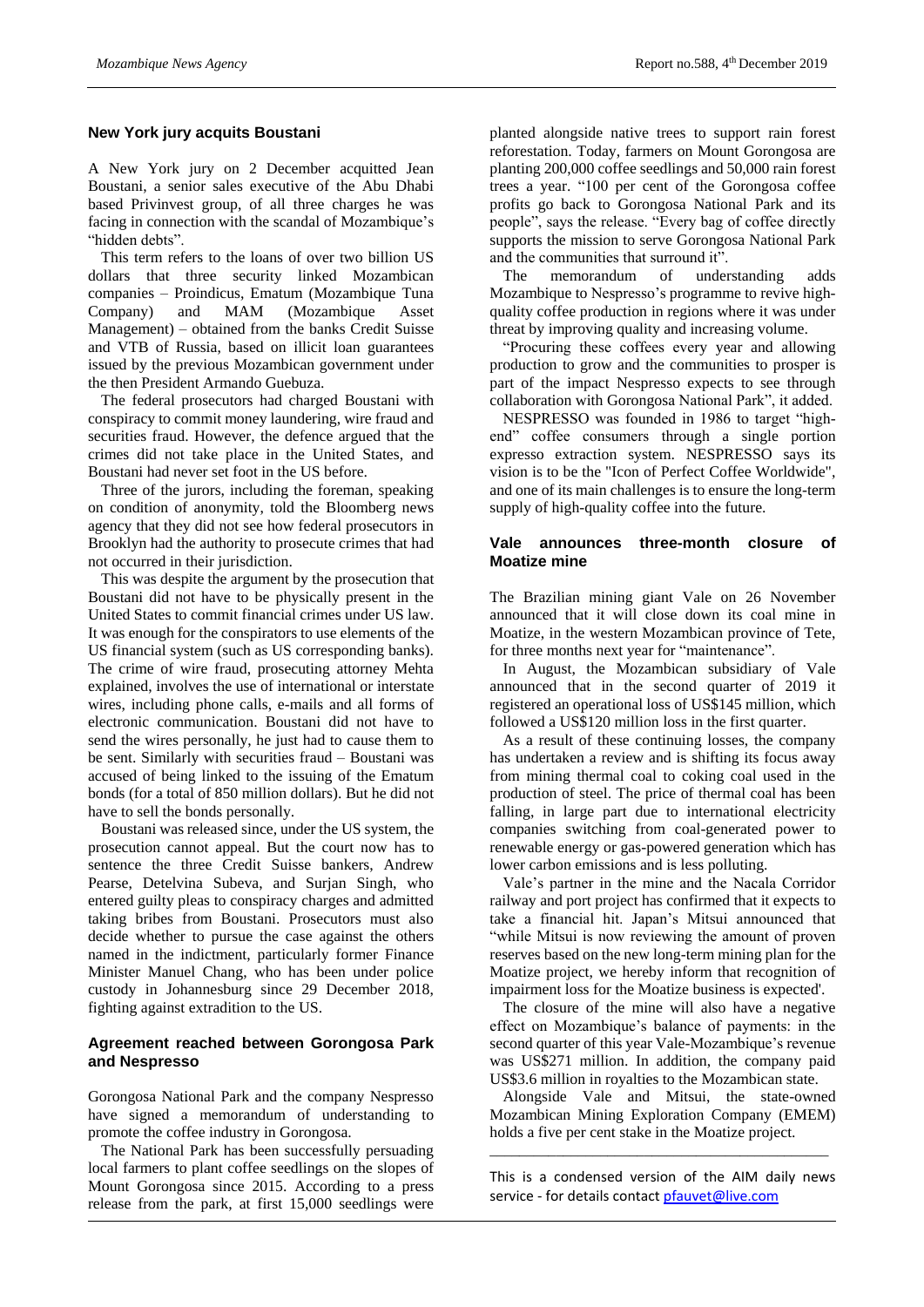#### **Four injured in Gondola ambush**

Gunmen on 29 November opened fire on a bus Gondola district, in the central province of Manica, according to a report on the independent television station, STV.

The attack took place at about 06.00 in the area of Muda Serracao, about75 kilometres from the Manica provincial capital, Chimoio. The bus, owned by the company Transportadora Etrago, was travelling from Maputo to Quelimane, capital of Zambezia province.

Four people were injured in the ambush, one of them seriously. All were treated in Gondola district hospital. The seriously injured person was transferred to the provincial hospital in Chimoio while the bus continued its journey to Quelimane.

This is the latest in a spate of ambushes on the main roads in Manica and the neighbouring province of Sofala, which have been attributed to the "Renamo Military Junta", a breakaway from the main opposition party, Renamo.

According to unnamed military intelligence sources cited by the independent newssheet "Carta de Mocambique", the defence and security forces have launched a manhunt, attempting to capture the Junta's leader, Mariano Nhongo, dead or alive.

His current whereabouts are unknown, but he is believed to have left the Junta's base at Piro, in the foothills of the Gorongosa mountain range.

#### **Terrorists kill six in Macomia**

Terrorists killed six people on 23 November in an attack against the village of Darumba, in Macomia district, in the northern province of Cabo Delgado, according to a report in the news sheet "Carta de Mocambique".

As has become the norm in the insurgents' attacks, the raiders burnt down dozens of homes in the village. They also burnt two sailing boats which were used to carry passengers from the mainland to the islands of Ibo and Matemo, and to the provincial capital, Pemba.

On 21 November, the terrorists attacked the nearby village of Goludo. Both Darumba and Goludo are in the Macomia administrative post of Mucojo.

The insurgents began their attacks in October 2017. A count of the attacks since then, undertaken by the Terrorism Research and Analysis Consortium, shows that the insurgents have struck 229 times. A breakdown shows that, while only six raids were recorded in 2017, 60 attacks occurred in 2018, 18 in the first half of the year and 42 in the second half. The pace increased in 2019, with 69 attacks between January and June and 94 between July and 22 November.

The total number of victims is unknown, but it is thought that over 300 people have been killed. The raids have displaced tens of thousands of villagers. Data from the Cabo Delgado provincial government, cited by "Carta de Mocambique", indicate that 68,000 people have abandoned their homes in the five most affected districts (Macomia, Mocimboa da Praia, Nangade, Palma and Muidumbe)

These internal refugees have fled to Pemba and other sizeable towns, and to islands off the Cabo Delgado coast.

#### **Total and Gigajoule sign gas import agreement**

The French oil and gas company Total and the South African Gigajoules group signed an agreement in Maputo on 27 November covering the import of the liquefied natural gas (LNG) that will be needed for a major gas-fired power station planned for Beluluane, on the outskirts of the Mozambican capital city Maputo.

Mozambique has the largest natural gas reserves in southern Africa – but the country's own LNG factories are still several years away from the start of production.

Speaking to reporters after the ceremony, the Chief Executive Officer of the Matola Gas Company (MGC), Bruno Morgado, said the major benefit from the agreement will be "greater availability of gas, because the fields at Pande and Temane (in Inhambane province) will begin to decline in a more or less rapid manner".

It is the Pande and Temane gas which is currently being exploited by the South African petrochemical giant Sasol. Most of the gas extracted by Sasol is sent by pipeline to its own chemical plants in the South African city of Secunda. But some is diverted to industries in Matola, and to gas-fired power stations in the southern region.

Morgado thought there will be a gap of seven or eight years before LNG from the Rovuma Basin will be fully available, "and in that period, it must be guaranteed that Mozambican industry has gas so that it can continue to develop".

A further benefit from importing LNG will be the take-off of the Beluluane thermal power station. "This is a large scale project that will generate up to 2,000 megawatts of power. There wasn't enough gas for this", Morgado said.

The agreement was signed by the Chairperson of Gigajoule, Johan de Vos, and the representative of Total in Africa, Philip Olivier.

The project envisages a floating unit, anchored permanently in the port of Matola that will store and regasify the LNG. A start will be made on installing this unit in June 2020. It should be completed in 16 months. A pipeline will run from Matola port to the planned new power station in Beluluane, using the MGC's existing infrastructure.

The investment will be more than US\$2.5 billion and the project will supply power to Botswana and Eswatini, as well as to Mozambique and South Africa. Mozambique would become a hub, selling gas on to island countries such as Madagascar and Mauritius.

As for where the LNG will come from, Morgado explained that "the origin is not specific, but it will come from Total's international portfolio. The great advantage of working with Total as a shareholder and partner is that we shall manage to guarantee price stability".